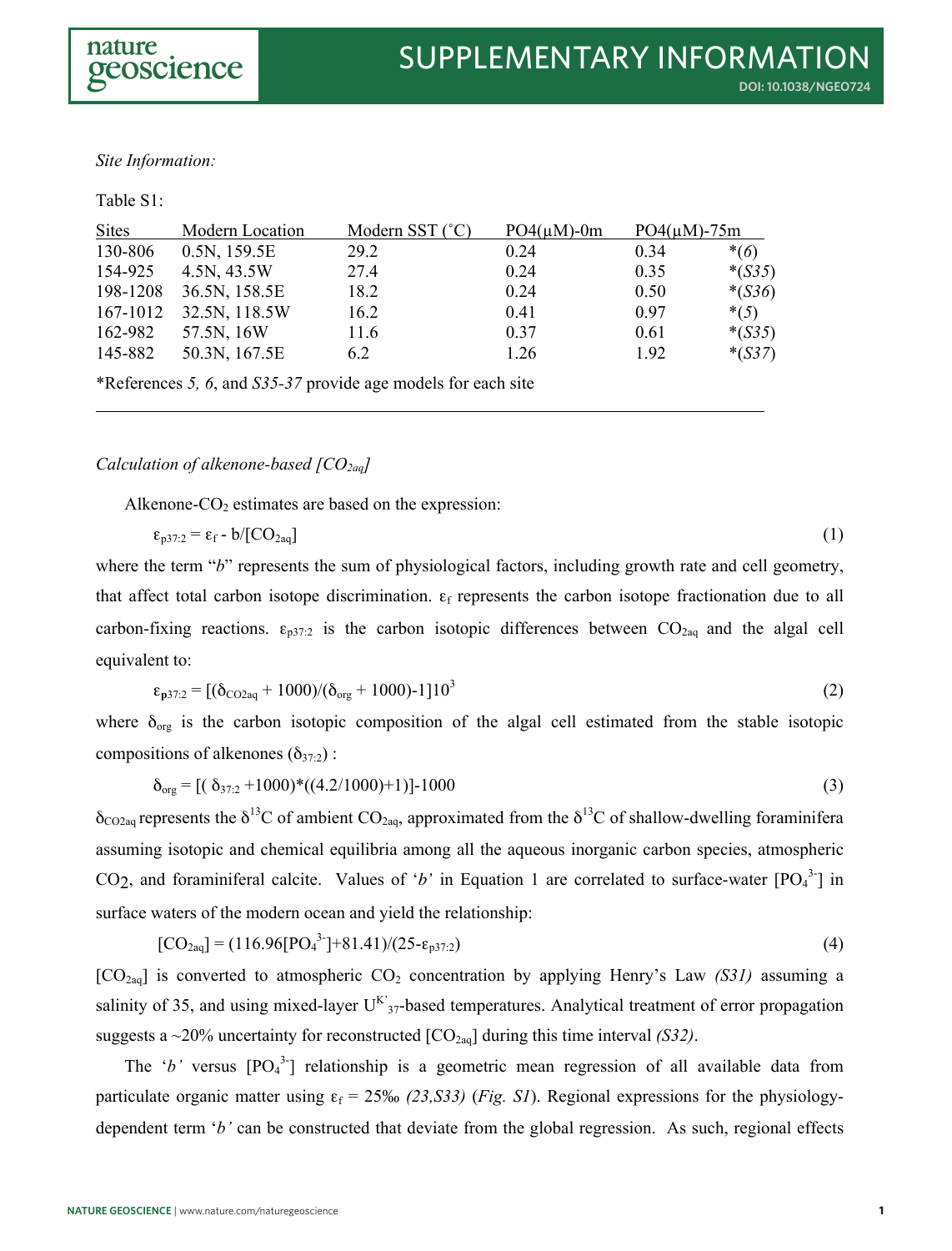# supplementary information **doi: 10.1038/ngeo724**

can contribute to differences in  $CO<sub>2</sub>$  estimates from site to site. In an attempt to explain data that strongly deviate from the global '*b*' versus  $[PO_4^3]$  regression, Eek *et al. (S34)* argued that the  $\varepsilon_p$  versus  $[PO_4^3]$ relationship is robust when  $NO_3+NO_2$  ([N]) is greater than zero, but fails when [N] = 0. While data from some low [N] environments (i.e., Hawaiian Ocean Time Series, Bermuda Atlantic Time Series) lend support to this supposition, low [N] data from the equatorial Indian Ocean and the Arabian Sea do not. To date, the totality of factors responsible for the scatter remains unknown.



Figure S1. Compilation of '*b*' versus soluble phosphate for natural haptophyte populations (see *23*, *S33* for references). Solid line represents the geometric mean regression.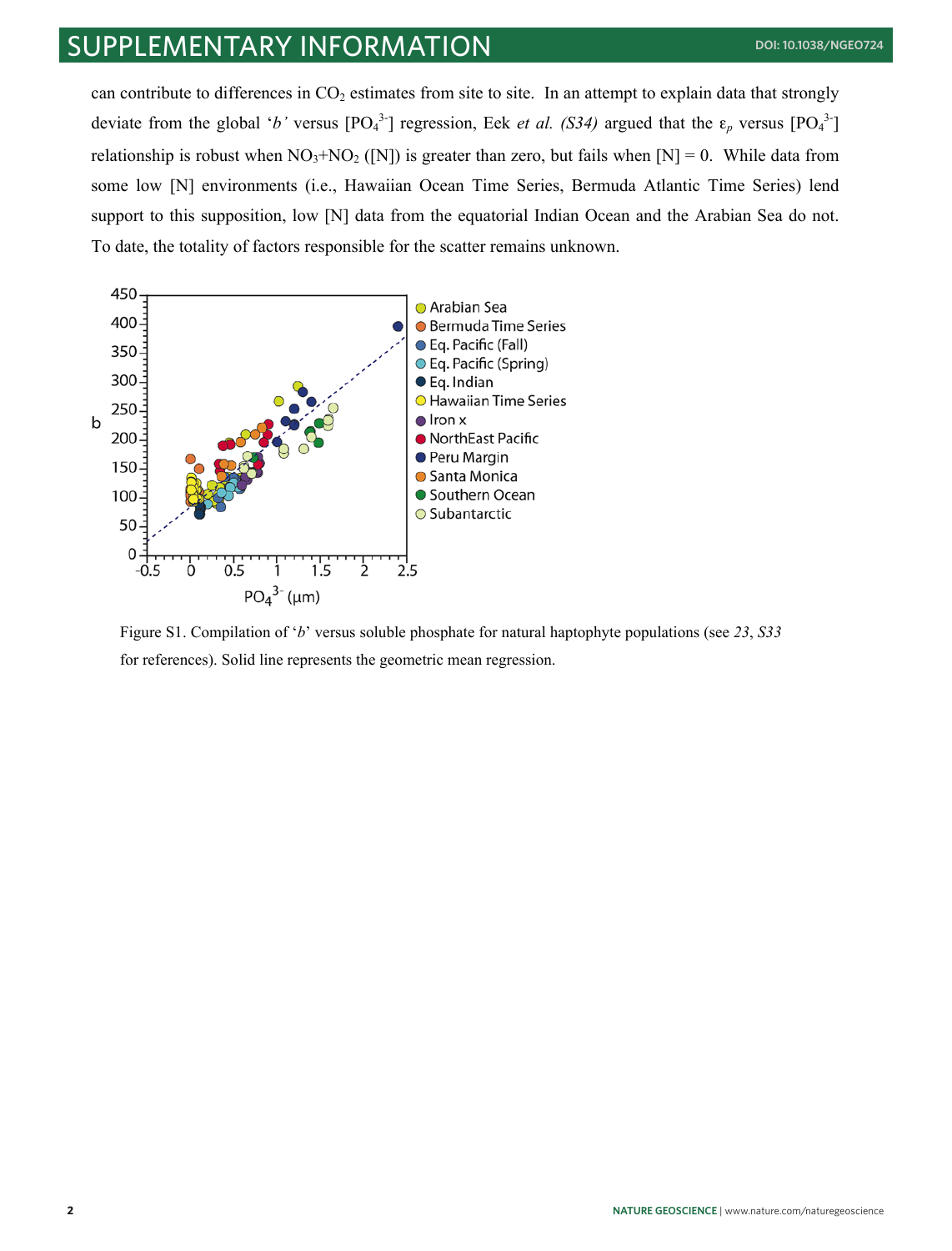*Temperature and* <sup>ε</sup>*p37:2 trends at each site*



Figure S2. ε*p37:2* values and sea-surface temperatures. Alkenone SST temperatures (orange circles) are associated with an uncertainty of at least  $\pm 1.1^{\circ}$ C based on the global U<sup>K</sup><sub>37</sub>-SST calibration. Analytical uncertainty of  $\varepsilon_{p37:2}$  values (blue circles) is  $\pm 0.4\%$  or better based on the standard error of  $\delta^{13}C_{37:2}$ measurements. Note that scales differ between panels.

#### *Comparison between previously published alkenone-based CO<sub>2</sub> records*

Previously published alkenone-based  $CO_2$  estimates (28) indicate that  $CO_2$  increased from  $\sim$ 200 to  $\sim$ 300 ppm from 15 to 5 million years ago (Fig. S2). Rising CO<sub>2</sub> levels for several million years prior to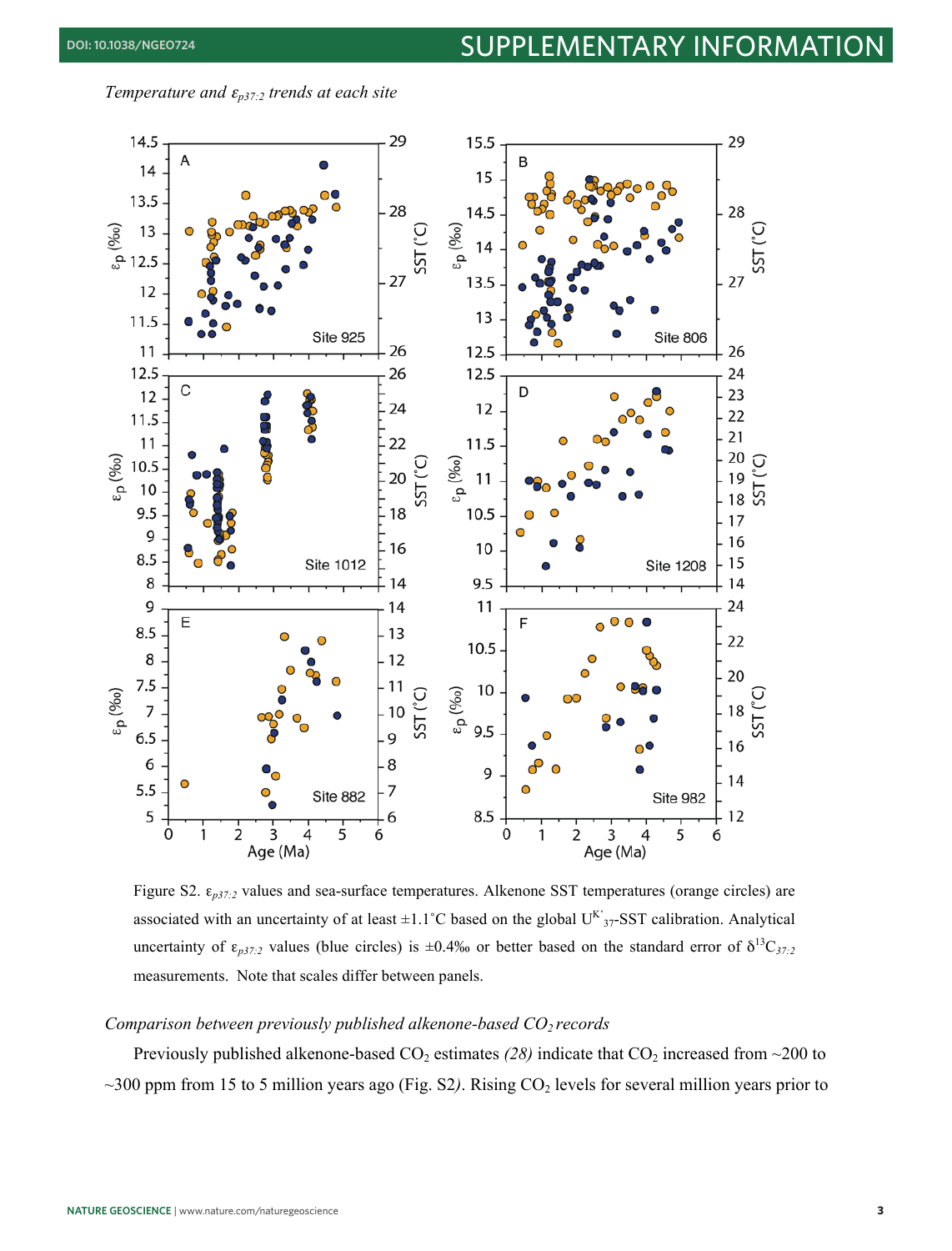the early Pliocene is consistent with evidence for peak warming during this time. However,  $CO<sub>2</sub>$  estimates for the Pliocene are higher than those published in *Pagani et al.*  $(27)$ . Differences between these  $CO<sub>2</sub>$ records have several probable causes including differences in air-sea equilibrium between sites, depth of production and irradiance, regional expressions of the 'b' versus  $[PO<sub>4</sub><sup>3</sup>$ ] calibration, and temperature reconstructions. In addition, temperature estimates in *Pagani et al. (27)* were reconstructed from planktonic foraminiferal  $\delta^{18}O$  values coeval with alkenone  $\delta^{13}C$  measurements. These  $\delta^{18}O$  temperature estimates are impacted by estimates of ice-volume, depth of calcification, and the degree of carbonate diagenesis. In contrast, for this study we apply alkenone-based temperatures, which increase the fidelity of our temperature estimates, as well as an updated 'b' versus  $[PO<sub>4</sub><sup>3</sup>]$  calibration (*S33*; Eq. 4). Site 806 alkenone-based temperatures are ~6°C warmer during the earliest Pliocene (this study) compared to  $\delta^{18}O$ based temperature estimates used to calculate late Miocene CO<sub>2</sub> levels at Site 588 (*S33*). Indeed, new Tex<sub>86</sub> temperature estimates for Site 588 during the early Pliocene (*Pagani, unpublished*) suggest that Site 588 SSTs were as much as  $8^{\circ}$ C warmer than temperatures inferred from planktonic  $\delta^{18}$ O records. If higher temperature estimates are applied at Site 588, much of the  $CO<sub>2</sub>$  offset between our current and previously published  $CO<sub>2</sub>$  records can be accounted for (Fig. S2).



Figure S3. Alkenone-based  $CO<sub>2</sub>$  estimates from Site 588. This figure demonstrates the effect of different temperature estimates on the calculated value of  $CO_2$ . 'Blue' values are estimated using  $\varepsilon_{p37:2}$ values and foraminifera-based temperature estimates published in (*27*), but using an updated '*b*' versus  $[PO<sub>4</sub><sup>3</sup>$ ] calibration (Eq. 4). 'Green" CO<sub>2</sub> values assume SSTs are warmer than those predicted from shallow-dwelling foraminifera. Temperature offsets are assumed to linearly increase from 12 to 5 Ma, with early Pliocene SSTs  $8^{\circ}$ C warmer than  $\delta^{18}$ O-based temperatures and only  $6^{\circ}$ C warmer (previously assumed in reference *S33*) at 12 Ma.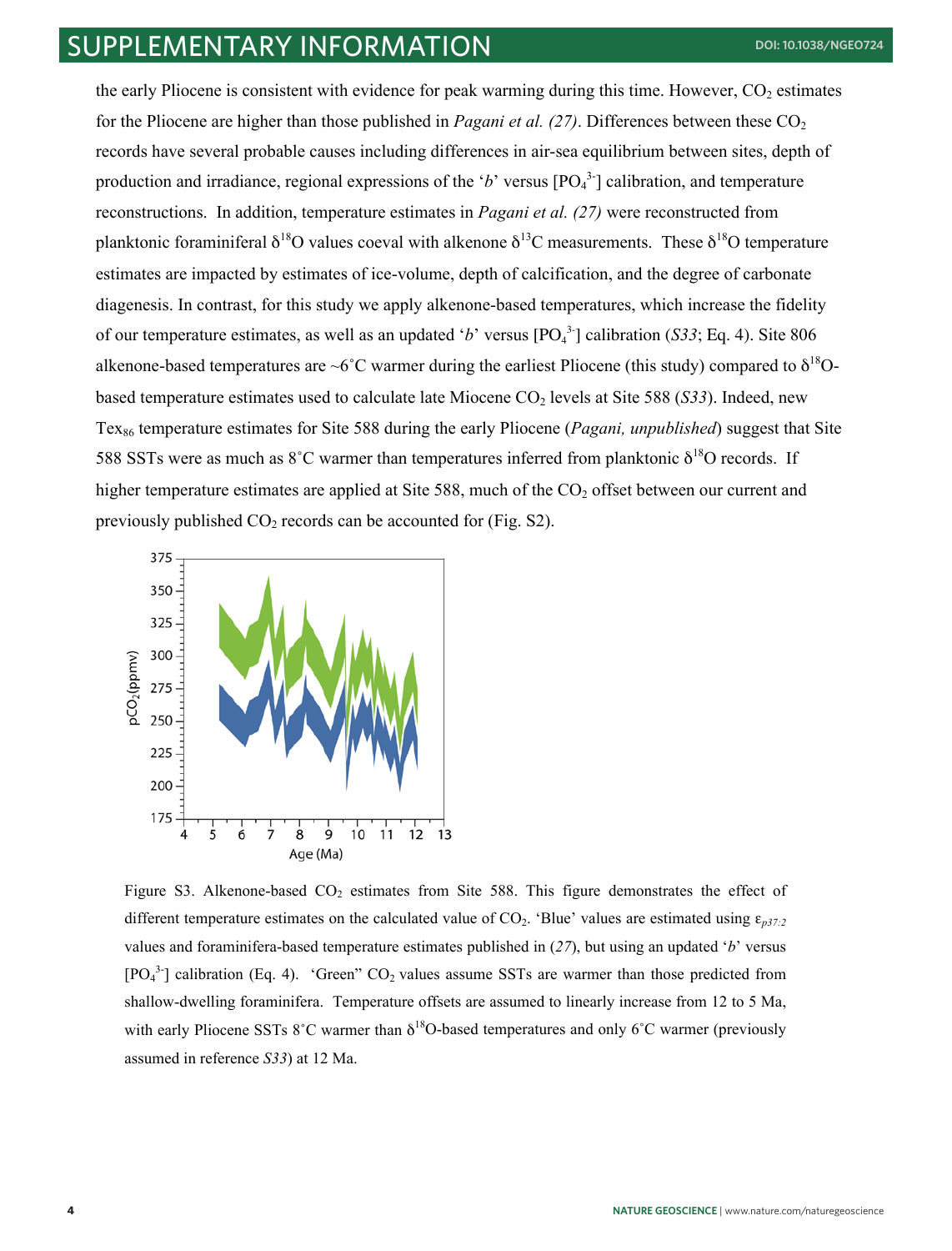#### *Calculation of CO*<sub>2slope</sub> and Pliocene CO<sub>2</sub>

Atmospheric carbon dioxide concentrations for the middle to early Pliocene were estimated by calculating maximum and minimum ranges of  $CO<sub>2</sub>$  using reconstructed  $\epsilon_{p37:2}$  values (Eq. 4), a range of  $[PO<sub>4</sub><sup>3</sup>]$  values for each sites (Table S1), and  $U<sup>K</sup>$ <sub>37</sub> sea-surface temperatures (Fig. S2). Each site is influenced by different oceanographic properties that result in differences in the concentration of  $CO<sub>2</sub>$ . However, long-term changes in atmospheric  $CO<sub>2</sub>$  would impart a similar temporal  $CO<sub>2</sub>$  change at each site. Long-term change in  $CO<sub>2</sub>$  is assessed by calculating individual linear regressions through maximum and minimum estimates of  $CO_2$  ( $CO_{2slope}$ ). We take these linear regressions as reflecting both the longterm change in atmospheric carbon dioxide and regional oceanographic/biological effects that alter the expression of global  $CO_2$  change at each site. We then refine  $CO_2$  estimates by considering probable sitespecific changes in oceanographic conditions through time that impact CO<sub>2slope</sub>. For high-latitude Site 982 we assume upper-water column stratification change, due to a change in temperature, which would have allowed for higher rates of nutrient supply and higher productivity at this site (*Kira Lawrence, pers. comm.*) in the early Pliocene compared to modern conditions, we assume the CO<sub>2*slope*</sub> increased from the lower regression (low  $[PO_4^{3}]$ ) at 0 Ma to the upper regression (high  $[PO_4^{3}]$ ) at 4.5 Ma. Similarly, we assume CO2*slope* from tropical Sites 806 and 925, and subtropical Site 1208 increases due to enhanced vertical mixing during the warm early Pliocene. The magnitude of CO<sub>2slope</sub> change at Site 1208 is assumed less extreme given its distance from the tropical warm pool. Accordingly, CO<sub>2*slope*</sub> at this site is modeled by using the maximum  $CO<sub>2</sub>$  concentration at 4.5 Ma calculated using the average of the maximum and minimum [PO<sub>4</sub><sup>3-</sup>] values and the minimum CO<sub>2</sub> value at 0 Ma. Finally, seasonal upwelling at Site 1012 during the earliest Pliocene was reduced *(17,25*) and then increased toward the Present*.* We model a reduction in CO*2slope* at Site 1012 by assuming nutrient concentrations at 4.5 Ma are represented by the average between the maximum and minimum  $[PO_4^{3}]$  values and the highest  $[PO_4^{3}]$  at 0 Ma.

#### *Alternative nutrient and CO*2*slope scenario for Site 1012*

Atmospheric carbon dioxide concentrations at Site 1012 were calculated using a modern range of [PO<sub>4</sub><sup>3-</sup>] (Fig. 2C). Today, Site 1012 is characterized by seasonal upwelling. However, during the early Pliocene, seasonal upwelling was probably reduced *(17,25)* and then increased toward the Present. For the  $CO<sub>2</sub>$  trend implied by the arrow in Figure 2c, we assume that early Pliocene haptophyte production occurred at a depth between 0 and 75 m and apply the concentration of  $PO_4^{3}$  that is the average between maximum and minimum values (Table S1). This assumption leads to early Pliocene  $CO<sub>2</sub>$  estimates that are higher than if production is assumed to have occurred at the sea-surface (for example, compare "lines" 3 and 1 in Fig. S4). However, if haptophyte production always occurred close to the surface and the rate of seasonal upwelling (and the concentration of surface-water  $PO<sub>4</sub><sup>3</sup>$ ) was lower during the early Pliocene,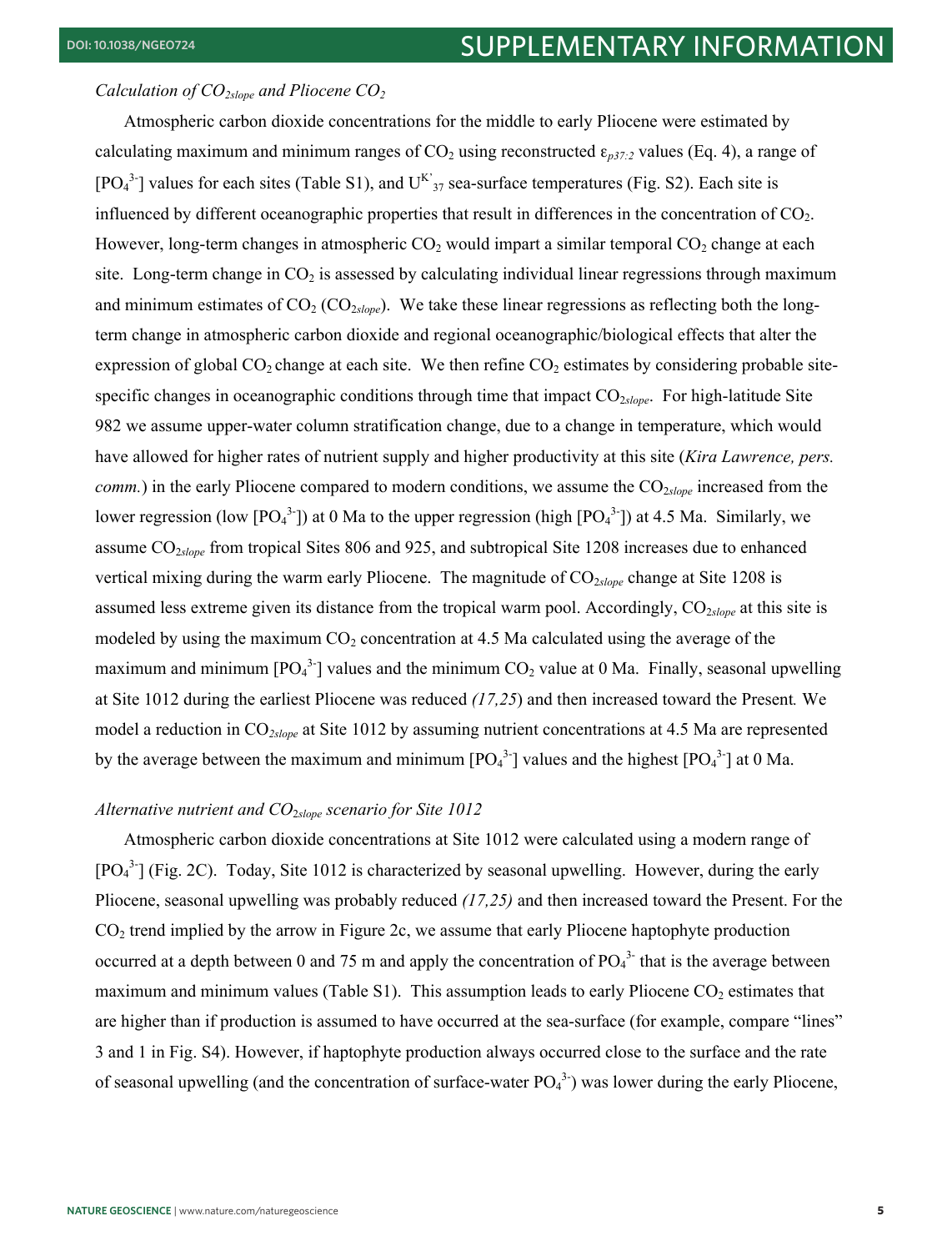# supplementary information **doi: 10.1038/ngeo724**

then the magnitude of early Pliocene  $CO<sub>2</sub>$  would be lower than that calculated in Figure 2c. In order to assess the effect of even lower nutrient concentrations (and an assumption of lower haptophyte growth rates) during the early Pliocene, we re-evaluate CO<sub>2</sub> estimates at Site 1012 by assuming early Pliocene [PO<sub>4</sub><sup>3-</sup>] was only 0.25  $\mu$ M at 4.5 Ma and increased to 0.41 $\mu$ M by 0 Ma (Fig. S4). This treatment results in a slightly lower CO<sub>2slope</sub> and a maximum CO<sub>2</sub> change of 92 ppm since preindustrial times (black arrow in Fig. S4) compared with 128 ppm (grey arrow in Figure S4.). This alternative scenario also reduces the overall possible range of early Pliocene  $CO<sub>2</sub>$  (dashed green line in Fig. 3).



Figure S4. Alternative  $CO<sub>2</sub>$  calculations for Site 1012. Data shaded grey and grey arrow represents estimates of CO<sub>2</sub> and CO<sub>2slope</sub>. CO<sub>2</sub> estimates in red represent an alternative scenario that assumes constant surface-water haptophyte production and lower-than-modern  $[PO<sub>4</sub><sup>3</sup>$ ] during the early Pliocene  $([PO<sub>4</sub><sup>3</sup> -] = 0.25 \mu M)$ . This new scenario for site 1012 yields a lower CO<sub>2*slope* (black arrow) and predicts</sub> a slightly smaller change in  $CO<sub>2</sub>$  since 4.5 million years ago.